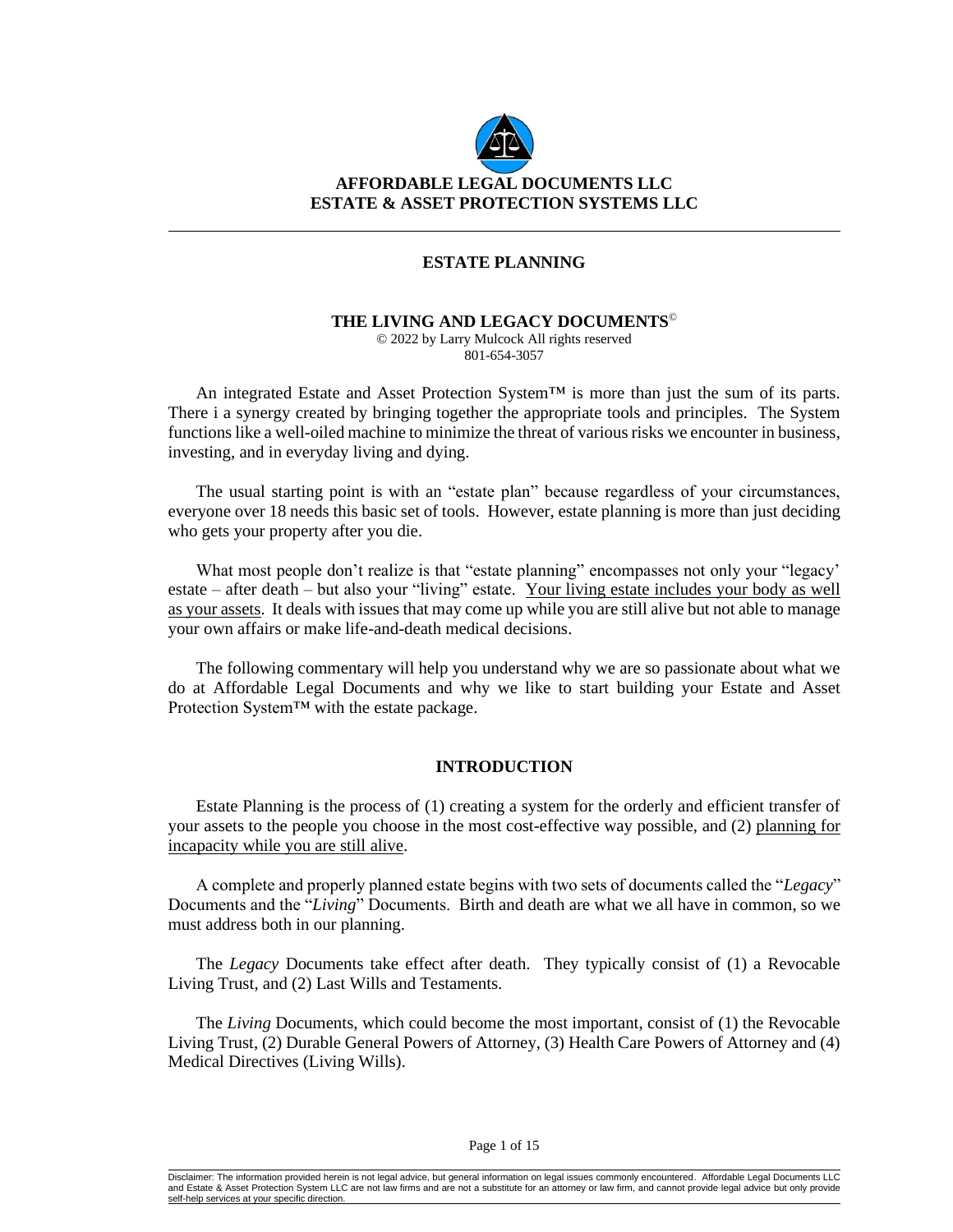Notice that your Revocable Living Trust plays an important role while you are still alive as well as after you are gone. It is the heart of the System.

In a sense, the *Living* Documents deal with your "living" estate - your body and assets while you are alive. The *Legacy* Documents deal with your "non-living" estate after you die.

The following two sections provide an overview of the "Legacy" and "Living" Documents, in that order. At the end of each section is a short quiz to help you explore your understanding of this information.

# **BASIC ESTATE PLANNING PACKAGE**



## **THE LIVING DOCUMENTS**

- 6. Avoid Probate
- 7. First Step to Minimizing Estate Taxes

Disclaimer: The information provided herein is not legal advice, but general information on legal issues commonly encountered. Affordable Legal Documents LLC and Estate & Asset Protection System LLC are not law firms and are not a substitute for an attorney or law firm, and cannot provide legal advice but only provide self-help services at your specific dire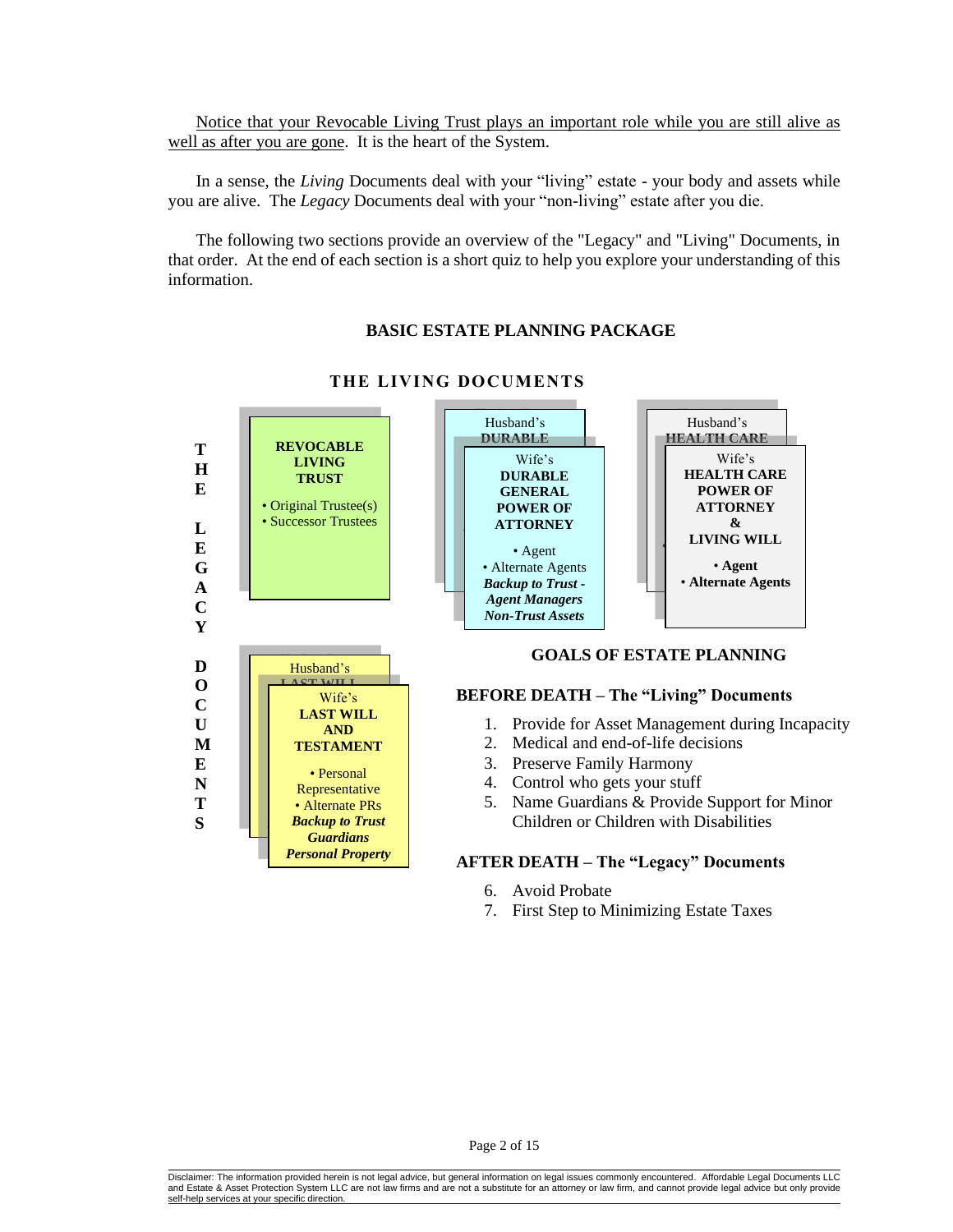## **THE LEGACY DOCUMENTS**



**PURPOSE**. Your *Legacy* documents consist of your *Revocable Living Trust* and your *Last wills and Testaments*. When set up properly, they work together to accomplish the following five primary functions. You will likely avoid any court or government interference.

Here are the five reasons, listed in order of priority, why almost everyone needs the *Legacy* Document*s*:

1. **Preserve Family Harmony** – By making as many decisions as possible in advance of your death and documenting them in your Trust and Will, you minimize the risk of your family feuding over your stuff. In fact, we usually insert a clause that disinherits anyone who tries to challenge your instructions.

2. **Control Who Gets Your Stuff** – If you do nothing, the State in which you live has written your Will for you. There must be an orderly method for transferring a deceased person's property to the new owners. The default instructions are found in the Laws of Intestate Succession. The judges of the Probate Courts enforce these laws. You would probably rather decide who gets your stuff than rely on your State's statutes.

3. **Asset Management during Incapacity** – Your Trust is the controlling document after your death. It is also a key component of your Living Documents. For a myriad of reasons, you may become incapacitated. This means you are not able to manage you financial affairs or make your own medical decisions. The Successor Trustee steps in to take charge of the Trust assets and manages them for you until you either regain your capacity or pass away. The Agent you appoint in your financial Power of Attorney manages your non-trust assets. The person you appoint as your agent under your Health Care Power of Attorney makes medical decisions on your behalf when you are not capable yourself. (See "The Living Documents" below.)

4. **Avoid Probate** – Even though you can direct who gets what, your Last Will and Testament must "go through Probate". A Will is nothing more than instructions to a Probate Judge. The following problems make it worth avoiding probate if at all possible:

- (a) *Time delays*. In my seminars I ask, "Who has been involved in the probate process of an estate and how long did it take?" The shortest time I have ever heard is 3 months in very simple cases. Nine months is more typical. Frequently, the answer is 1, 2, 3, 5, 7 years, or we are still in the process.
- (b) *Cost*. There are probate court fees, but the real cost is the attorney's fees. I had one client who's son lived and died intestate in California. After more than two years in probate, she finally ended up with \$90,000 of his \$350,000 estate.

Page 3 of 15

Disclaimer: The information provided herein is not legal advice, but general information on legal issues commonly encountered. Affordable Legal Documents LLC and Estate & Asset Protection System LLC are not law firms and are not a substitute for an attorney or law firm, and cannot provide legal advice but only provide<br>self-help services at your specific direction. self-help services at your specific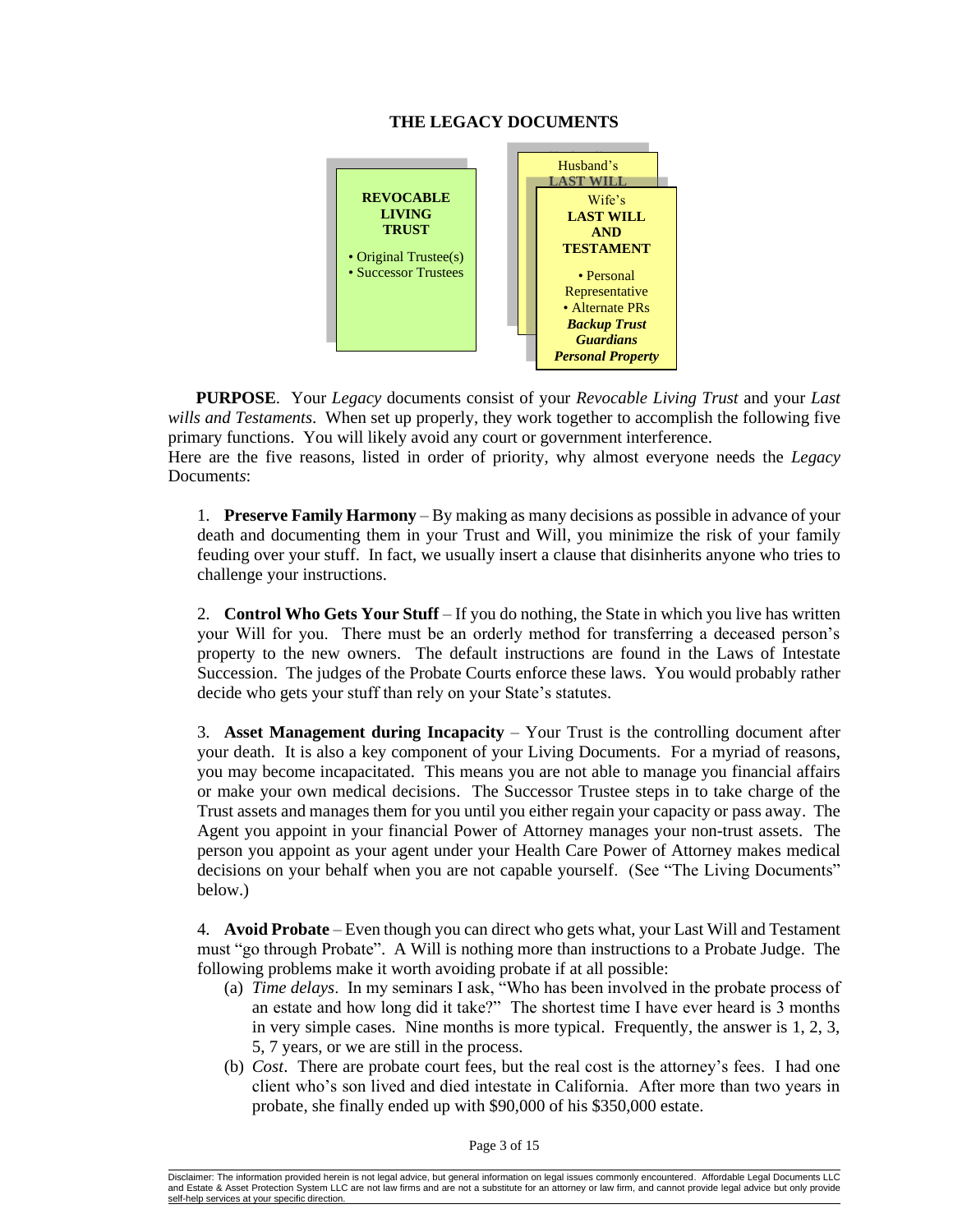- (c) *Multiple Probates*. You will be required to have probate in every state you own property. Dealing with attorneys and courts in other state significantly compounds the cost and delays as noted in the case reported above.
- (d) *Public Event*. Probate is a public process. Anyone can look up and examine the court records and see all your assets and liabilities and who inherited all your possessions. Sales people frequently use probate records as prospecting lists. There are even national seminars that teach how to do it.
- (e) *Additional Hassles*. The one who ends up doing all the work of managing your estate is your Personal Representative (formerly called an Executor). They usually end up working without pay on their own time. You can minimize their work with proper planning.

All these problems can be easily eliminated with a Trust-based estate plan. Probate is mostly about changing title of a deceased person's property into the name of the new rightful owner. With a Trust, there is no need to change title since the Trust survives your death, it does not die. The need for probate is completely done away with. Your appointed Successor Trustee takes over immediately upon your death without court or governmental interference.

5. **Personal Property to Individuals**: Personal property is property that does not have a title like your wedding rings, china, or guns. An "assignment" is used to transfer personal property from you, as individuals, to you, as Trustees of your Trust. At the same time you sign your Trust, you will also sign an "assignment" granting all your personal property to you, as Trustees of your Trust. You can also attach to your Trust a letter leaving specific items of personal property to specific individuals. Your personal effects are likely to be the source of the most disagreements. You can prevent much of the fighting by using this important opportunity available through this letter attached to your Trust. The Successor Trustee will handle the distribution of the rest of the personal property.

6. **Minimize Estate Taxes** – For married couples with large estates, the Trust may be the first step in minimizing estate taxes. This is currently not an issue for most people. If you are single, your estate must be worth over \$11 million before you would pay any estate taxes, \$22 million for married couples. The problem is that we have no idea what Congress will do after 2024 when the current estate tax schedule is due to expire. Further discussion is beyond the scope of this article. If you expect your estate to be greater than \$11 million or \$22 million, Affordable Legal Documents has the experience to help you with more advanced planning.



# **REVOCABLE LIVING TRUST**

Each document identifies the people (or entities) involved and their duties and responsibilities. Therefore, an important key to understanding your documents is knowing the title and duties of the people you pick to fill each role and what they are supposed to do.

In order for us to properly customize your Trust, you must decide who will fill the following positions in your Revocable Living Trust:

1. **Settlor(s)** means the person or persons (you, or you and your spouse) who actually set up your Trust with the help of Affordable Legal Documents. **Settlors setup the Trust.** Once the Trust document is signed by you (the Settlors), you will transfer your property and assets to the Trust. For example, if you and your spouse own a home, you will sign a Warranty Deed transferring the ownership of your home from you (as "joint tenants,") to

Page 4 of 15

Disclaimer: The information provided herein is not legal advice, but general information on legal issues commonly encountered. Affordable Legal Documents LLC and Estate & Asset Protection System LLC are not law firms and are not a substitute for an attorney or law firm, and cannot provide legal advice but only provide self-help services at your specific dire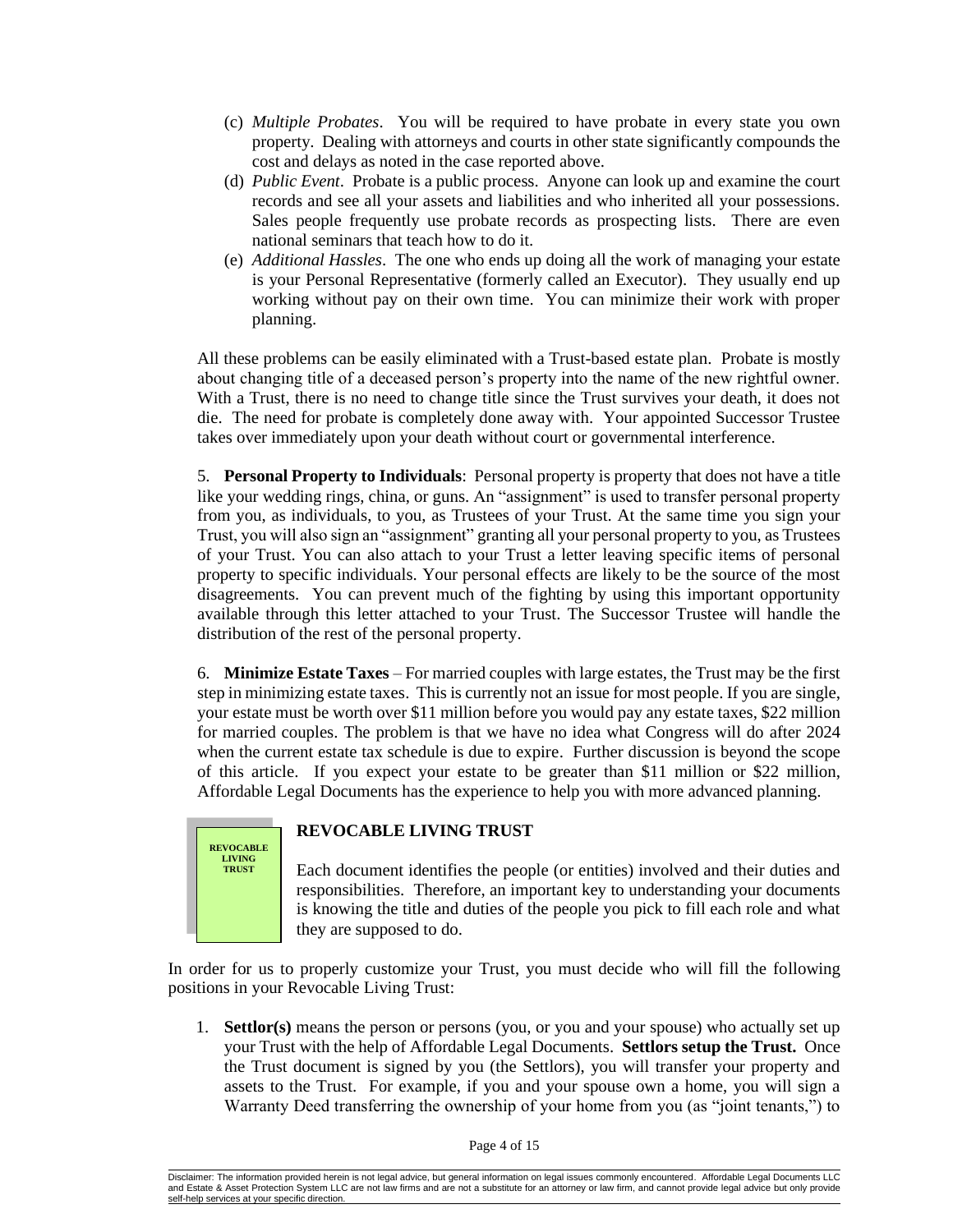yourselves as Trustees of your Trust. This is called "funding" the Trust. Now you, as the Trustees of your Trust (rather than as individuals,) own your house. You never give up any rights or control of your property. Remember, the Trust is "revocable". This means that you, and only you, as the Settlors of your Trust can add property to or remove property from your Trust at any time. The only thing that changes is the way you hold title.

*Plain English:* You, as the Settlors, set up your Trust and transfer your property to yourselves, as Trustees of your Trust. It sounds a little crazy, but, please, read on.

2. **Trustee(s)** means the person or persons (you, or you and your spouse) in charge of managing the Trust property that has been transferred to the Trust. **Trustees manager the Trust property.** So, you, as Settlors, transfer your property to you, as Trustees of your Trust. If you are single, you are the "original" Trustee. If you are married, you and your spouse are "original" Trustees, and the one who survives will continue as the sole Trustee. The Trustees are the ones who are in control of the assets of the Trust. They manage the assets for the benefit of the Beneficiaries. They (you) still have all the control.

*Plain English*: You, as the Trustees of your Trust, now own and manage the assets that you transferred to your Trust.

I know this sounds a little silly – transferring your property to yourself. But stay with me. It will all make sense in just a minute.

- 3. **Successor Trustee(s***)* means the person who takes over the management of the Trust assets under one of two circumstances:
	- (a) **Death** Once the Settlors of your Trust (you, who are also the original Trustees) have passed away, the Successor Trustee takes over the management of the Trust assets for the new Beneficiaries, (your heirs.)
	- (b) **Incapacity** If the current Trustee(s), (you), become incapacitated and unable to function as Trustee, the Successor Trustee will step in to manage your Trust assets for "your" benefit until you either recover and take over again or die.

*Plain English*: In your Trust, you name the Successor Trustee(s) to take over for you as Trustee of your Trust in the event that you become incapacitated or die.

4. **Beneficiary(ies)** means person or persons who are to receive benefits from the Trust assets being managed by the Trustees. **Beneficiaries enjoy the benefits of Trust property.** The Settlors are usually the Beneficiaries of their own Trust while they are alive. Their heirs (who they have named in their Trust) are the "remainder" Beneficiaries. That means that they get whatever is left after the Settlors die.

*Plain English*: The Settlors are the owners of the Trust property. They have transferred it to the Trustees to be managed for their benefit as Beneficiaries. If you are a married couple, while both or one of are still alive, you are the Beneficiaries. Upon the second death (your death if you are single), your heirs (say, your children) become the Beneficiaries. The Successor Trustee then distributes what is left to them according to the instruction in the Trust.

Therefore, "you" as Settlors set up your Trust and appoint "yourselves" to be the Trustees to manage "your" asset for "your" benefit. It may sound like double speak right now but read on.

#### Page 5 of 15

Disclaimer: The information provided herein is not legal advice, but general information on legal issues commonly encountered. Affordable Legal Documents LLC and Estate & Asset Protection System LLC are not law firms and are not a substitute for an attorney or law firm, and cannot provide legal advice but only provide self-help services at your specific dire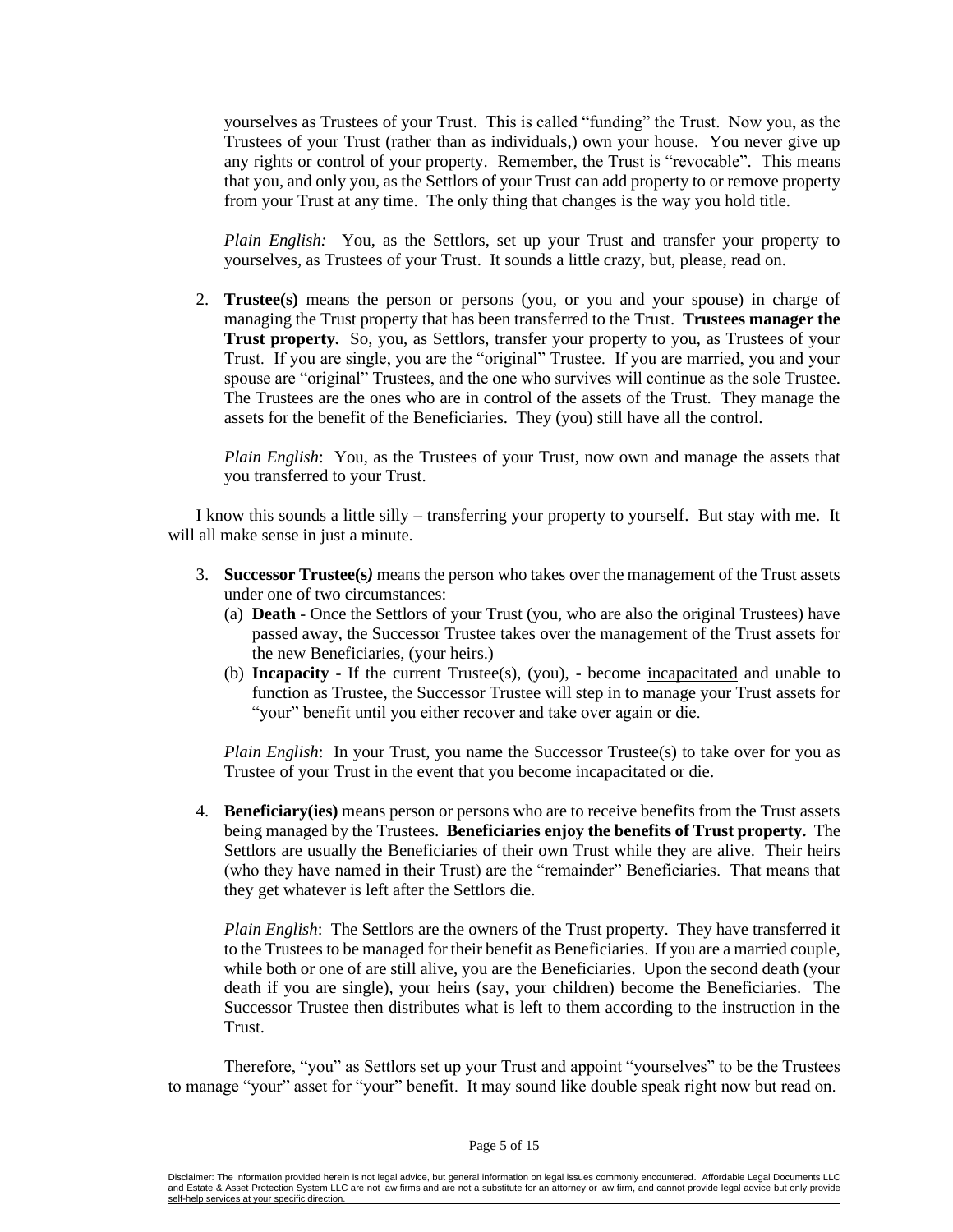# **LAST WILL AND TESTAMENT**

# **LAST WILL AND TESTAMENT**

Before we can draft your Last Will and Testament, you should understand the following terms:

1. **Personal Representative** means the person who "administers" the estate of a deceased person. The old name for a Personal Representative is "executor". Your Personal Representative will be the one to shepherd your estate through Probate, if Probate is necessary. There are two way a personal representatives is appointed:

- (a) **Intestate** means you die without doing anything. You die without doing a Will (without a "testament"). In this case, the Probate judge will appoint a Personal Representative for you.
- (b) **Last Will and Testament** means your Last Will and Testament. In it, you, not a judge, name someone to be your Personal Representative.
- 2. **Last Will and Testament** means you have a Will but not a Trust
- 3. **"Pour Over" Will** means, if you have a Trust, your Personal Representative will handle the part of your estate that you did not transfer to your Trust while you were alive. A Pour-Over Will leaves everything to your Trust rather than to your individual heirs. This is called a "Pouring Over" Will because it "pours over" whatever is left in your estate outside your Trust into your Trust. The Trust becomes the central point of distribution.

**Questions**: If I have a Trust and it avoids probate, then why do I need a Last Will and Testament since a Will requires probate?

Your Last Will and Testament serves some very important functions:

- 1. **Backup to the Trust**. If you forget to transfer all your property to your Trust, the Pour Over Will serves as a backup and directs all non-Trust assets to the Trust.
- 2. **Guardian & Conservator.** In your Will, you appoint a Guardian and a Conservator for your minor Children who has custody of their body.

*Guardian(s)* means an individual(s) who, by legal appointment or by the effect of a written law, is given custody of the person ("their body") who is unable to manage their own affairs, such as a child or someone who is incapacitated or mentally disabled.

*Plain English*: In your Will, you appoint a Guardian for your orphaned minor children. **A Guardian has custody of the body of the child**.

3. **Conservator** means that, in your Will, you appoint a person(s) to manage your minor children's assets. If you have a Trust, your Pour-Over Will leave everything to your Trust and the Trustee will manage their financial affairs. Conservator means an individual who, by legal appointment or by the effect of a written law, is given custody of "the property" of one who is unable to manage his or her own affairs, such as a child or someone who is incapacitated or mentally disabled.

*Plain English*: In your Will, you appoint a Conservator for the assets you have left to take care of your orphaned minor children. The Conservator is the custodian of the

Disclaimer: The information provided herein is not legal advice, but general information on legal issues commonly encountered. Affordable Legal Documents LLC and Estate & Asset Protection System LLC are not law firms and are not a substitute for an attorney or law firm, and cannot provide legal advice but only provide self-help services at your specific dire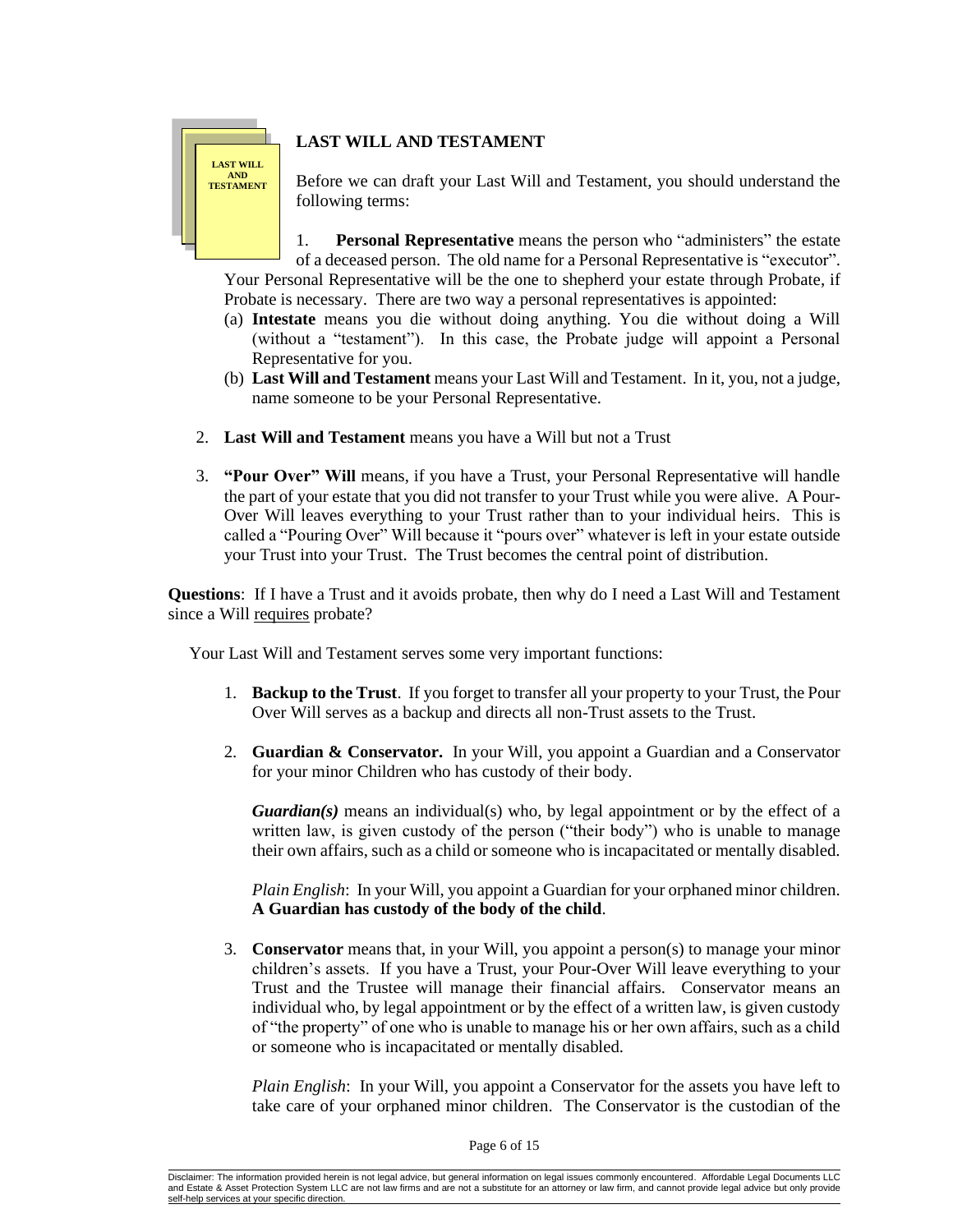assets and makes sure that those assets are used exclusively for the benefit or your minor children. **The Conservator has custody of the assets.** The Conservator can be the same person as Guardian, the Successor Trustee and Personal Representative.

**Heir(s)** means a person who succeeds, by the rules of law, to an estate upon the death of his ancestor, by right of descent and right of relationship.

*Plain English*: Your heirs are usually associated with your Last Will and Testament. If you leave some of your stuff in your Will to non-relatives, they are called "beneficiaries."

**Beneficiary(ies)** means someone who is named to receive property or benefits in a Will or Trust.

*Plain English*: The Trustee of your Trust, (you while you are alive, or your Successor if you are incompetent), manages the assets of your Trust for your benefit as Beneficiaries until you die. After your deaths, the Beneficiaries change to your children, (and/or others you may chose to leave something to), and your leftover stuff is distributed according to your instructions in your Trust.

Disclaimer: The information provided herein is not legal advice, but general information on legal issues commonly encountered. Affordable Legal Documents LLC and Estate & Asset Protection System LLC are not law firms and are not a substitute for an attorney or law firm, and cannot provide legal advice but only provide self-help services at your specific dire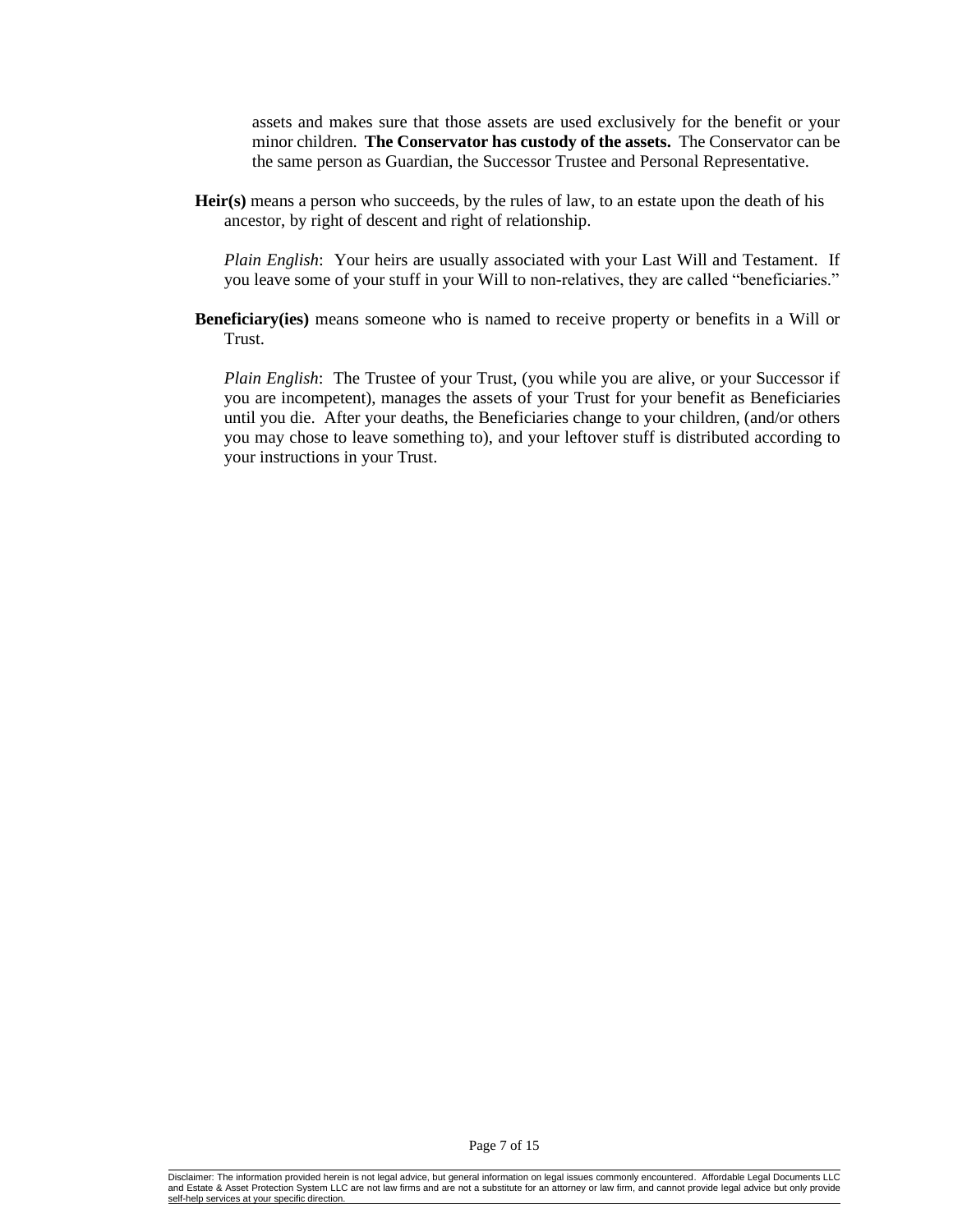# **LEGACY DOCUMENT QUIZ**

One of the best ways to remember something is to teach it to someone else. Another way is have to recall it just after studying. This is a closed book test. Without peeking, answer the following questions. (The key is at the end of this article.)

| $Q1$ : | The Legacy Documents consist of two documents. They are:                                                                    |
|--------|-----------------------------------------------------------------------------------------------------------------------------|
|        | $a$ <sub>--------------</sub> ----- and your <sub>-----</sub> ---------                                                     |
| $Q2$ : | True or False. By preparing and signing a Last Will and Testament my estate will<br>avoid probate.                          |
| $Q3$ : | Name as many reasons as you can why you should avoid probate.                                                               |
|        | 1.                                                                                                                          |
|        | 2. $\overline{\phantom{a}}$                                                                                                 |
|        | 3.<br><u> 1989 - Johann Harry Harry Harry Harry Harry Harry Harry Harry Harry Harry Harry Harry Harry Harry Harry Harry</u> |
|        | <u> 1989 - Andrea Stadt Britain, amerikansk politiker (</u><br>4.                                                           |
|        | 5.<br><u> 1989 - Johann Stoff, Amerikaansk politiker (* 1958)</u>                                                           |
| $Q4$ : | A Guardian has custody of your orphaned child's ____________.                                                               |
| Q5:    | Who takes over the Trust once the Settlors / Original Trustees are dead?                                                    |
|        | Personal Representative<br>a.                                                                                               |
|        | Conservator<br>b.                                                                                                           |
|        | <b>Successor Trustee</b><br>C <sub>1</sub>                                                                                  |
|        | d. Remainder Beneficiary                                                                                                    |

Q6: If you have a Trust to avoid Probate, WHY do you still need Wills?

Page 8 of 15

Disclaimer: The information provided herein is not legal advice, but general information on legal issues commonly encountered. Affordable Legal Documents LLC<br>and Estate & Asset Protection System LLC are not law firms and a self-help services at your specific direction.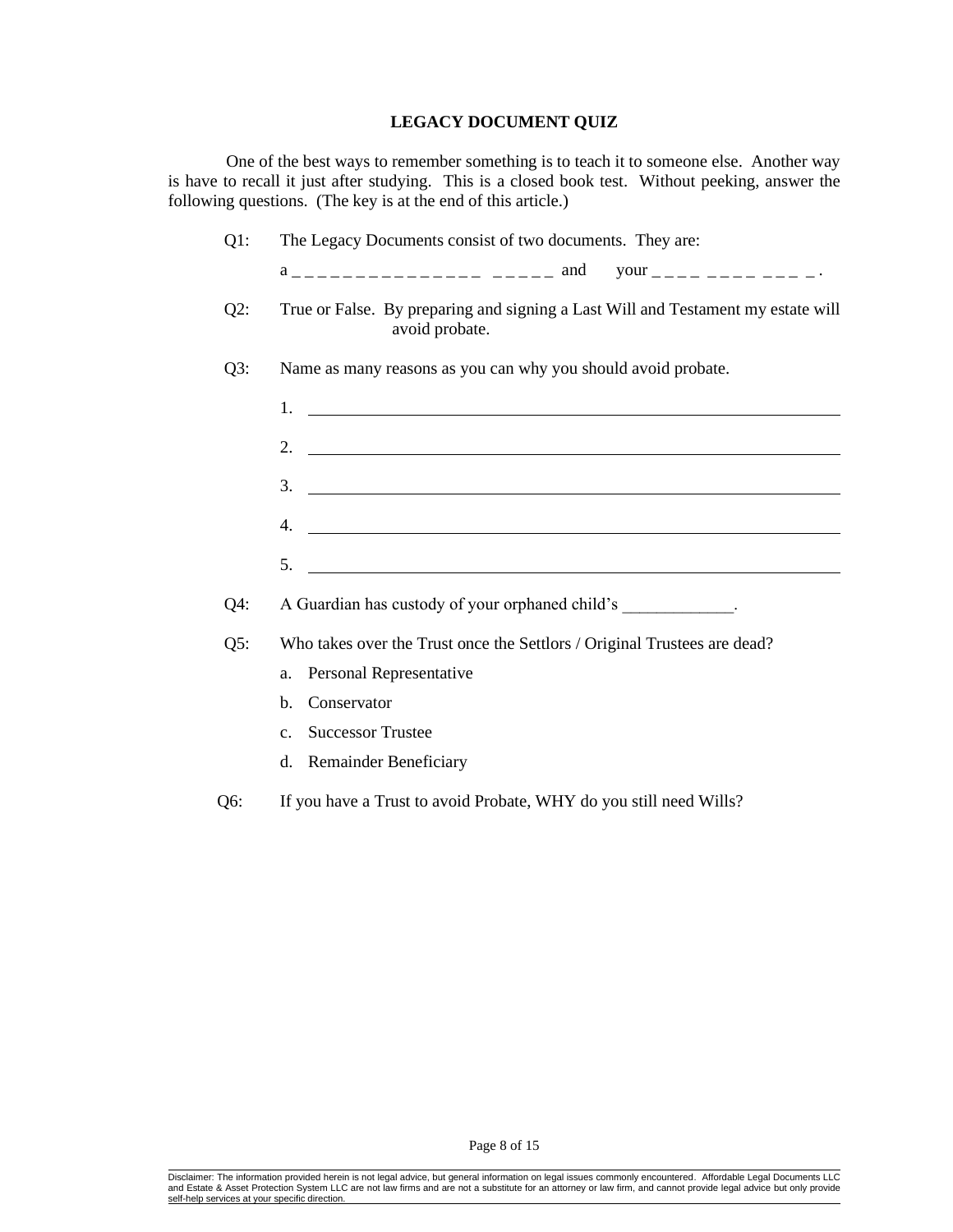#### **THE LIVING DOCUMENTS**



**PURPOSE**. Your *Living Documents* may prove to be the *most important* because they are effective while you are still alive but unable to manage your own affairs. There are several words that described this state such as incapacitated, incompetent, disabled and insane. The word most often used is *incapacitated*.

1. **Incapacity** means to lack the ability; the quality or state of being incapable; the lack of legal, physical or intellectual power; inability.

*Plain English*: Incapacity can be physical, mental/emotional or legal. A minor is, by definition, legally incapacitated and by law needs a Guardian and a Conservator (e.g. parents) to act for them. You would be incapacitated if you were not able to adequately manage your financial affairs or make your own medical decisions.

2. **Power of Attorney** means an instrument in writing by which one person, as Principal, appoints another as his Agent and confers upon him the authority to perform certain specified acts or kinds of acts on behalf of the principal. The primary purpose of a power of attorney is not to define the authority of the agent as between himself and the principal, but to evidence the authority of the agent to a third party with whom the agent deals.

*Plain English*: If you are incapacitated, someone must take care of you. To avoid a court process called a custody hearing and having a judge decide, you name someone in advance "just in case."

3. *Agent* means one who, by mutual agreement, acts for the benefit of another; one authorized by a party to act in that party's behalf. Someone named to receive property or benefits in a will or trust.

*Plain English*: In your Last Will and Testament you appointed a Guardian (agent of the body) and a Conservator (agent of the assets) for your minor children. You must do the same for yourself in case you become incapacitated and, like minor children, cannot act for yourself under the law in matters either of the body or of property. This is a contingency plan if things do not go as planned.

If you become incapacitated, someone will need to take over the management of your affairs until you either regain your capacity or pass away. If you have not made provisions in advance, a judge will decide for you and appoint a guardian and a conservator. Someone desiring to step in

Disclaimer: The information provided herein is not legal advice, but general information on legal issues commonly encountered. Affordable Legal Documents LLC and Estate & Asset Protection System LLC are not law firms and are not a substitute for an attorney or law firm, and cannot provide legal advice but only provide<br>self-help services at your specific direction. self-help services at your specific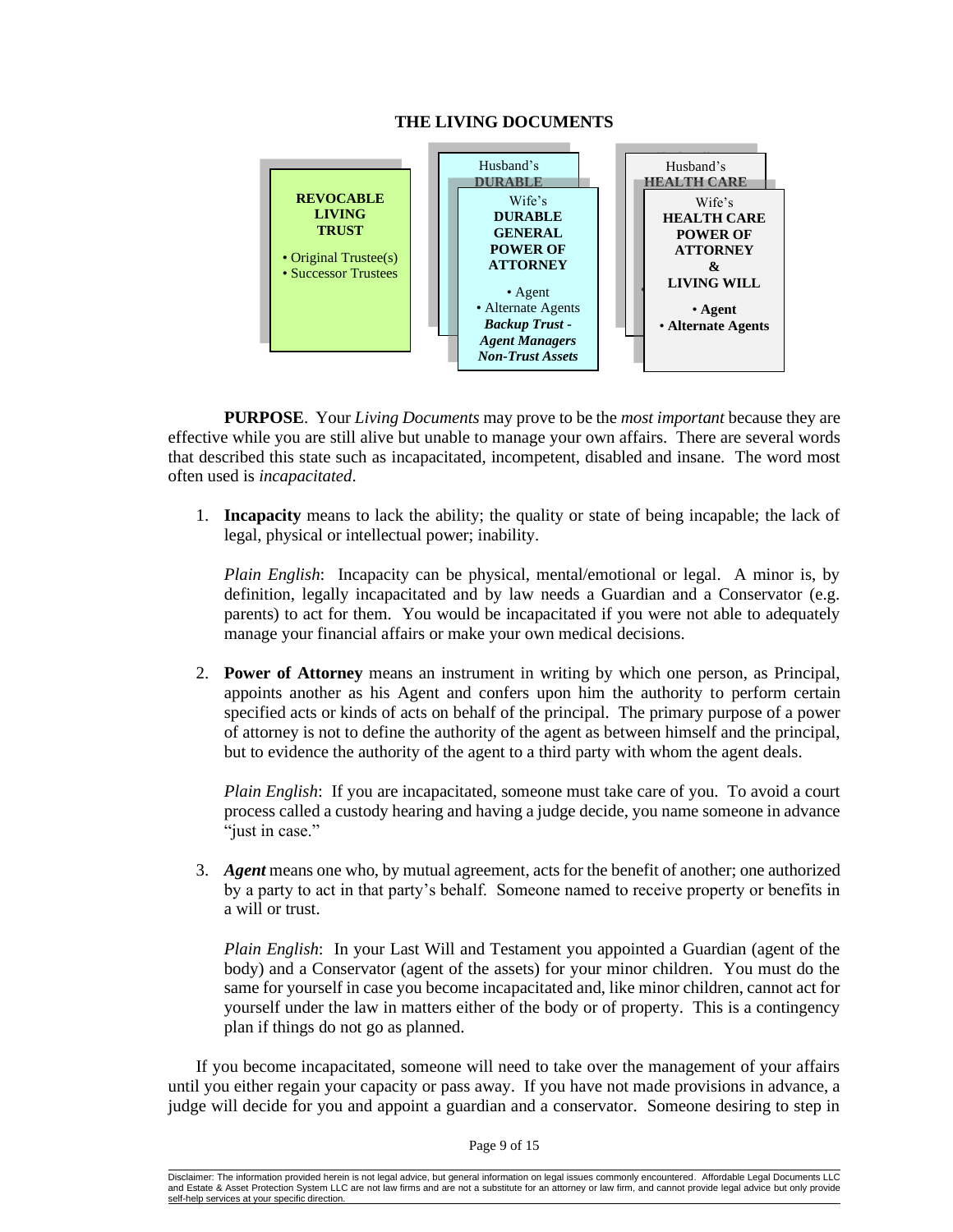and take care of you will get an attorney and sue you for custody of your assets and your body. A trial called a "custody hearing" is held and the judge will decide who gets the job.

Each of your documents identifies who the people (or entities) involved in that document are and their duties and responsibilities. So, an important key to understanding your documents is to know the title of the people you pick to fill each role and what they are supposed to do. (The parties to your revocable living trust were discussed above.)

# **POWERS OF ATTORNEY**

You also need a contingency plan for you if you become incapacitated, i.e. you can't make financial or medical decision because you are injured, too ill physically, or mentally unable to manage your affairs. There has to be a mechanism, as with minor children, to have someone make them for you. If you have not taken steps on your own in advance then, as with minor children, the courts will decide who gets to decide for you.

**NOTE**: These are the very documents that Terri Schiavo did NOT have when she was suddenly stricken. The result was the high-profile battle between her husband and her parents. If she and her husband had planned ahead and created the proper power of attorney, you would likely have never known her name.

#### **MANAGEMENT OF YOUR PROPERTY DURING INCAPACITY**

Under a properly planned estate system, custody of your property in the event of incapacity is handled in two ways.



#### **REVOCABLE LIVING TRUST**

Your Trust is part of both the *Legacy* and the *Living* Documents and therefore serves two functions. If you are married, your spouse usually continues as the sole Trustee if you are incapacitated. If your spouse has predeceased you or otherwise cannot serve as Trustee, then in advance in your trust you have appointed a Successor Trustee. This is usually the same Successor Trustee that will take over

the Trust assets after you die. That same Successor Trustee takes over the management of the Trust property for you for your benefit while you are still alive but unable to take care of it yourself. Your spouse or Successor Trustee essentially serves as the Conservator of your living estate.



# **DURABLE GENERAL POWER OF ATTORNEY**

The Agent you appoint in your General Durable Power of Attorney will manage your NON-Trust assets in the event of your incapacity. The best protection is to have all your assets in your Trust. Hence, the Agent is only a back up to your Trust much like your Will is only a back-up to your Trust at death.

Generally, the Successor Trustee and the Agent is the same person because they are basically doing the same work. Married couples generally appoint their spouse as the primary Agent and one or two backups in case the spouse is unable to serve.

#### Page 10 of 15

Disclaimer: The information provided herein is not legal advice, but general information on legal issues commonly encountered. Affordable Legal Documents LLC and Estate & Asset Protection System LLC are not law firms and are not a substitute for an attorney or law firm, and cannot provide legal advice but only provide self-help services at your specific dire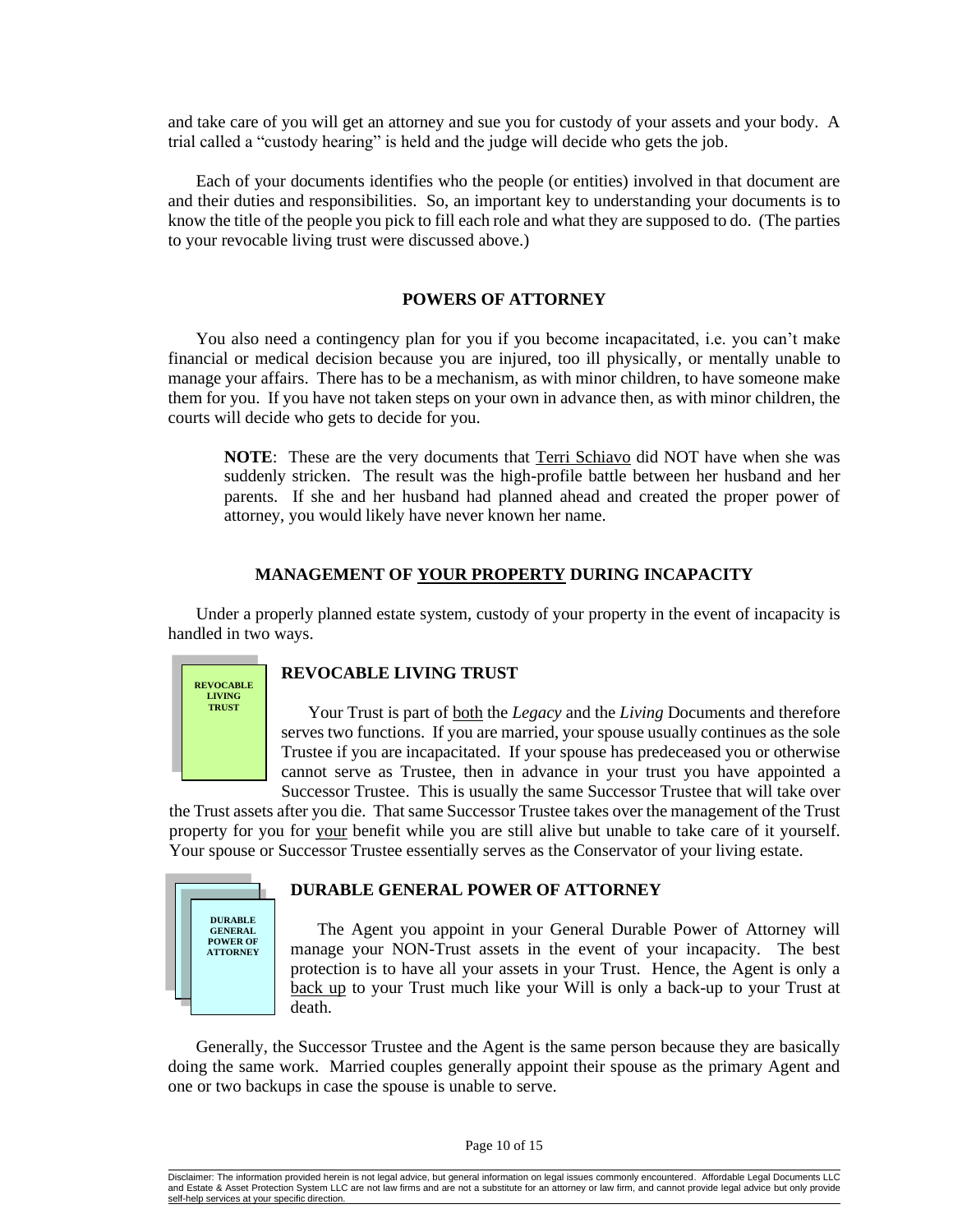**IMPORTANT POINT**: **Trustee vs. Agent (Power of Attorney)**. Many people and legal professionals wonder if you really need a Trust. The answer is "Yes". Here is why. An agent under a power of attorney is a much weaker position than a trustee. No one is required to recognize your Agent as your legal representative, whereas, your Successor Trustee is effectively the "owner" of the assets and therefore must be honored as the owner.

Why is this so?  $\underline{A}$  trust is a contract between you and yourself. The Settlors of the Trust (you) contracts with the Trustees (you) to manage the Trust assets (your assets) for the benefit of the Beneficiaries (you). *You, as the Settlors, transfer title of the assets to you as Trustees of your Trust.* In the contract (the trust), the Trustees (you) are required to follow the Settlors' (your) instructions that they (you) spell out in the trust. Until the Settlors either die or become incapacitated, they can change anything in the trust they want. They can even completely "revoke" the trust.

In the event of incapacity, the Successor Trustee, according to the instructions in the trust, steps into the place of the original Trustee(s) as the *owner* to manage the trust assets for the *Settlors' benefit* while they are still alive.

Since a Trustee is essentially the owner / title holder of the property in the Trust, the Trustee's power is much more binding on others than an *appointee / agent*, someone you have appointed to represent you but to whom you have not granted title. Therefore, virtually everyone over 18 with any assets should have a Trust and a Pour-Over Will.

## **MANAGEMENT OF YOUR BODY DURING INCAPACITY**

The other *Living* Documents deal with custody of your body in the event you become incapacitated and cannot make your own medical and health care decisions**.**



#### **HEALTH CARE POWER OF ATTORNEY**

When you are incapacitated, you usually can't make decisions regarding your medical care. Again, to avoid a custody hearing, you should appoint someone in advance to be your Agent under your Health Care Power of Attorney. That person would make health care decisions for you. Most states have enacted a prescribed Advanced Health Care Directive format as a guide.

Your health care Agent is your Guardian of your body, just as the person you appoint in your Last Will and Testament is the Guardian of the "bodies" of your minor children. Again, this will likely allow you to avoid a custody hearing.

If Terri Schaivo had executed a Health Care Power of Attorney appointing her husband as her Agent in advance of her incapacity, her parents would most likely not have had any say in her care.

Married couples usually appoint their spouse as their primary Agent, but it can be anyone you desire. One or two backups are usually named.

Disclaimer: The information provided herein is not legal advice, but general information on legal issues commonly encountered. Affordable Legal Documents LLC and Estate & Asset Protection System LLC are not law firms and are not a substitute for an attorney or law firm, and cannot provide legal advice but only provide self-help services at your specific dire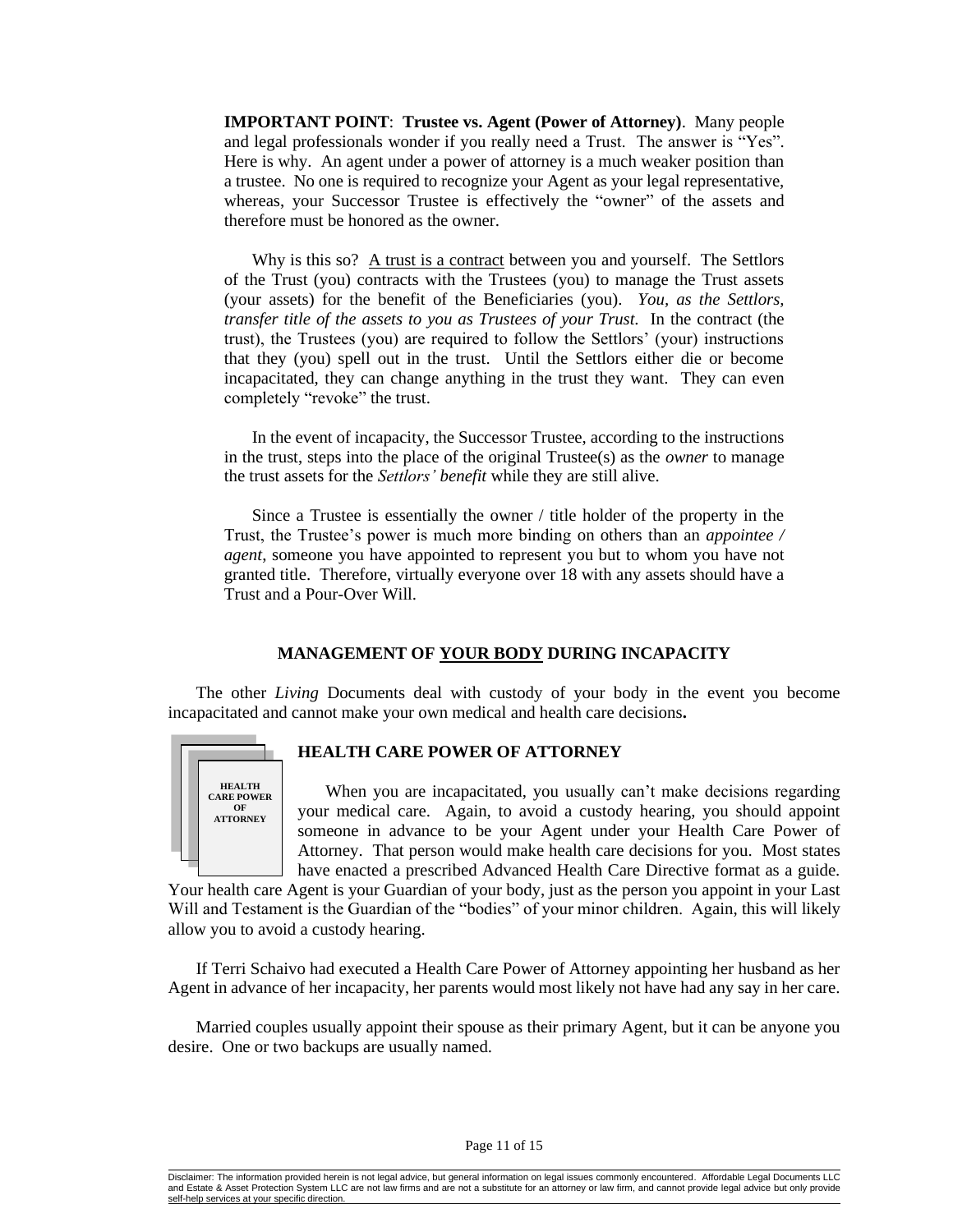

# **LIVING WILL**

Often combined with the Health Care Power of Attorney into the same document, it gives you the opportunity to express your desires with regard to your treatment in the event of an irreversible terminal illness or injury.

In one respect, the Living Will has to do with medical care that would unnecessarily prolong your pain and suffering. It may also provide an asset protection function by preventing prolonging hopeless and undesired treatment that could further sap the family's financial resources. Following the Karen Ann Quinlin case in the 1970s, each state legislated the wording of this declaration and any options for customization.

# **SUMMARY**

Now you can see why your *Living* **and** *Legacy* Documents are the foundation of your Estate and Asset Protection System. They deal with some of the "worst case scenarios". Once you have signed (executed) them, you must implement them completely and review them periodically. (Other articles by this author address how to implement and maintain your system.)

You can let go of a whole lot of guilt and concern and relax knowing you have taken the first big step in "Protecting what matters most."

Do not forget. As important as your estate plan is, it is only the beginning. Because your Trust does not "protect" your assets from personal or business risk, additional asset protection measures must be taken. And one other thing, YOU CAN understand and do this stuff. We are there for you. So, just do the right thing - just do it now.



Disclaimer: The information provided herein is not legal advice, but general information on legal issues commonly encountered. Affordable Legal Documents LLC and Estate & Asset Protection System LLC are not law firms and are not a substitute for an attorney or law firm, and cannot provide legal advice but only provide<br>self-help services at your specific direction. elf-help services at your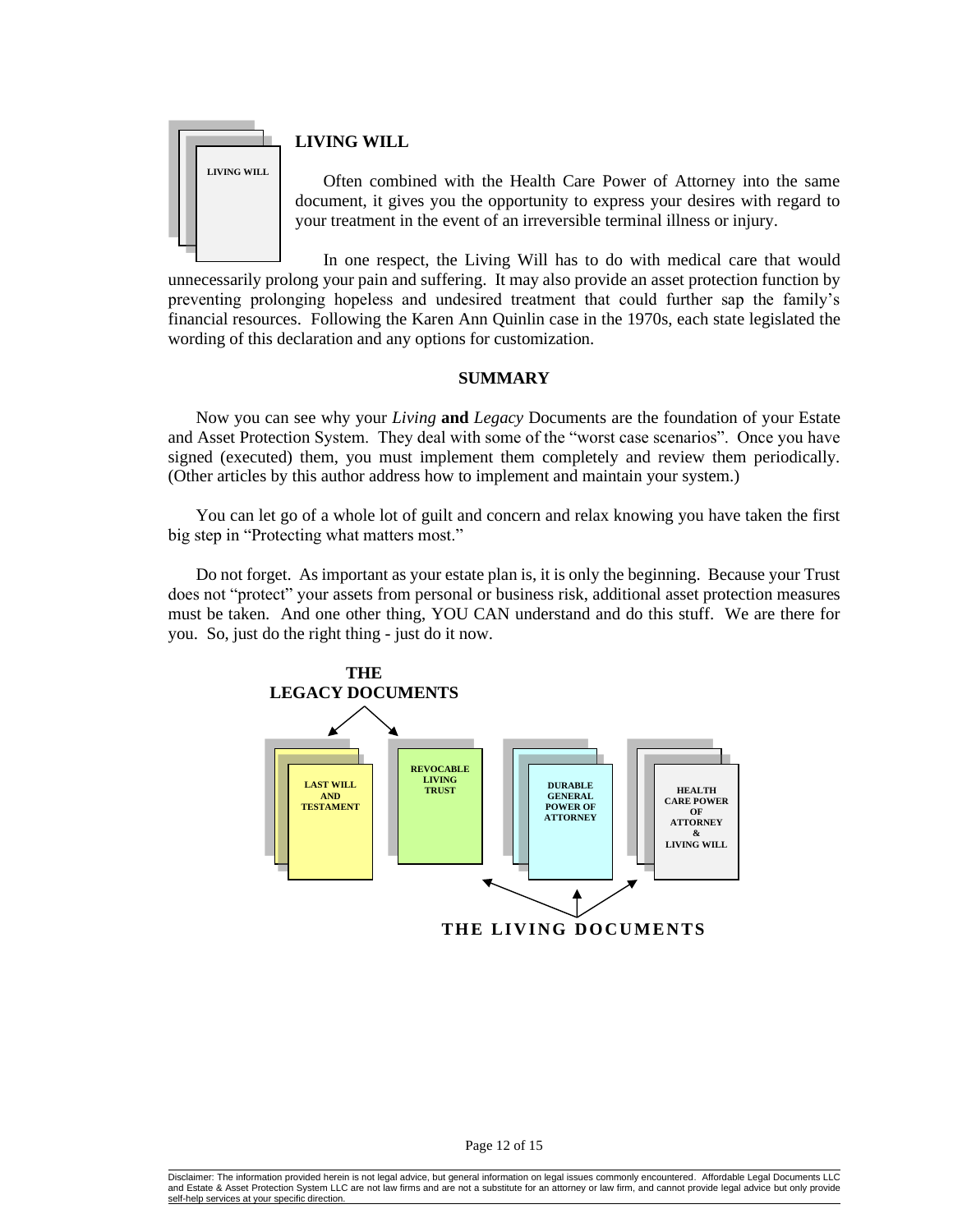This is a closed book test. Without peeking, answer the following questions. (The key is at the end of this article.)

- Q1: What two very important documents did Terri Schiavo NOT have?
	- 1.
	- 2.
- Q2: True or False. My Last Will and Testament allows me to express my desires with respect to dying.
- Q3: True or False. My Health Care Power of Attorney allows my doctors to accept instructions from my appointed Agent.
- Q4: True or False. The Agent I appoint in my Durable General Power of Attorney has more authority over my non-trust assets than the Trustee of my Trust has over assets I have transferred to my Trust.
- Q5: Under my Living Will, the person I appointed to act on my behalf is called my
	- a. Personal Representative
	- b. Agent
	- c. Trustee
	- d. Remainder Beneficiary
	- e. None of the above
- Q6: When is the most appropriate time to get a Health Care Power of Attorney and a Living Will?

Page 13 of 15

Disclaimer: The information provided herein is not legal advice, but general information on legal issues commonly encountered. Affordable Legal Documents LLC<br>and Estate & Asset Protection System LLC are not law firms and a self-help services at your specific dire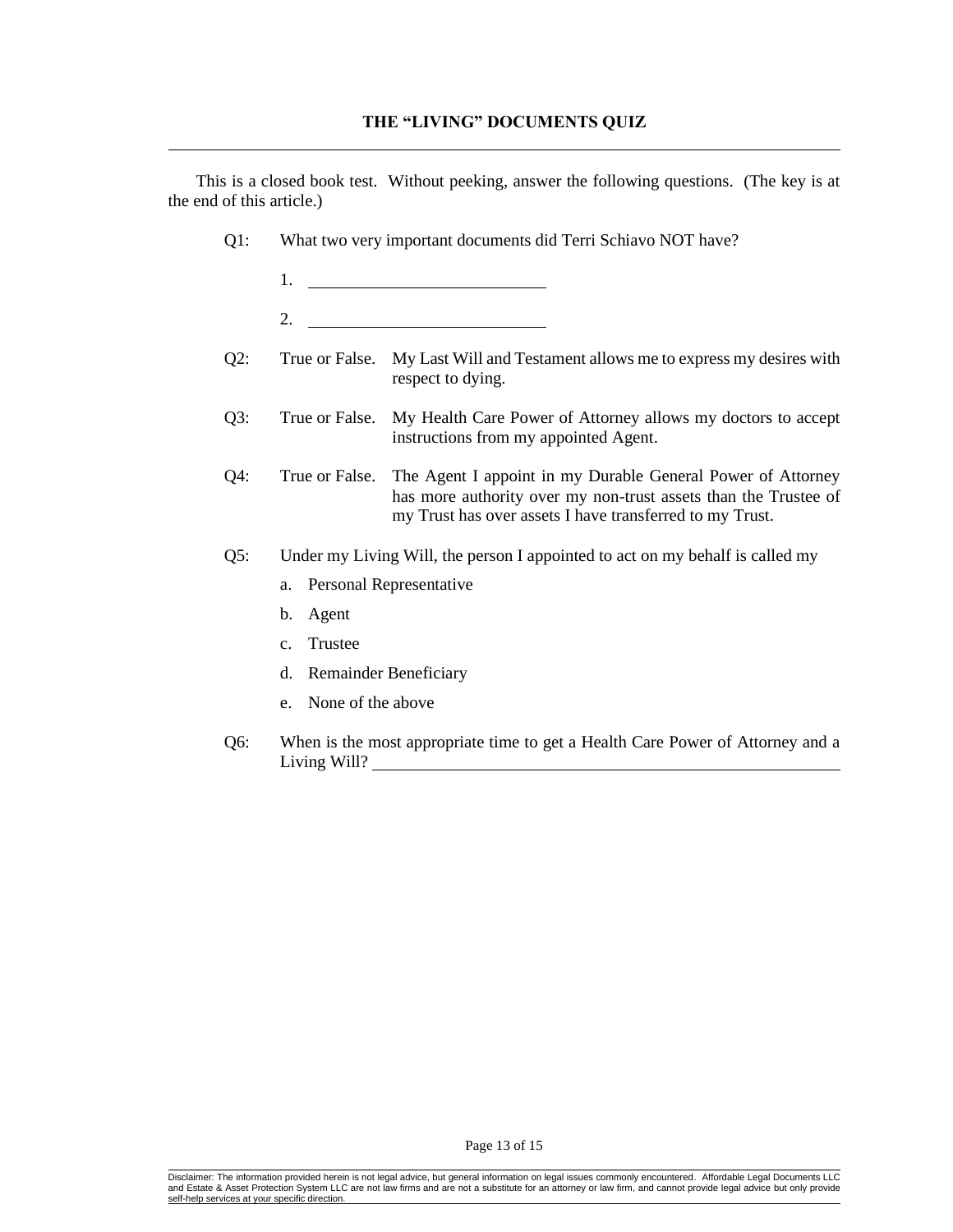## *Answer Key: The Legacy Documents Quiz on Page 8*

- A1: **a** Revocable Living Trust and your Pour Over Will
- A2: **False**. A Revocable Living Trust is used to avoid probate. A Will requires probate.
- A3: 1. Time delay
	- 2. Cost
	- 3. Multiple state probates
	- 4. Public event
	- 5. Hassle for Personal Representative
- A4: body
- A5: **c** Successor Trustee
- A6: **a** Will is still necessary for the following reasons (see page 5):
	- 1. Backup to your Trust
	- 2. Appoint Guardians
	- 3. Appoint Conservators
	- 4. Transfer gifts of Tangible Personal Property

# *Answer Key: The Living Documents Quiz on page 13*

- A1: **a** Health Care Power of Attorney & a Living Will.
- A2: **False**. Your Living Will allows you to express your desires with respect to dying.
- A3: **True**.
- A4: **False**. A Trustee is in a much strong position as an 'owner' versus just an "agent".
- A5: **e**. None of the above. A Living Will is a declaration of your desires. You do not appoint anyone to do anything in a Living Will. The Health Care Power of Attorney is where you appoint your Agent for health care. Many states have combined these two documents in to one, so it can be a little confusing. A Living Will and a Will (Last Will and Testament) are completely unrelated.
- A6: Have them prepared in advance so they can be signed the morning of one's  $18<sup>th</sup>$  birthday.

CONTACT: Affordable Legal Documents LLC Estate & Asset Protection Systems LLC Larry Mulcock 801-654-3057 mulcock@sisna.com

Disclaimer: The information provided herein is not legal advice, but general information on legal issues commonly encountered. Affordable Legal Documents LLC and Estate & Asset Protection System LLC are not law firms and are not a substitute for an attorney or law firm, and cannot provide legal advice but only provide self-help services at your specific dire